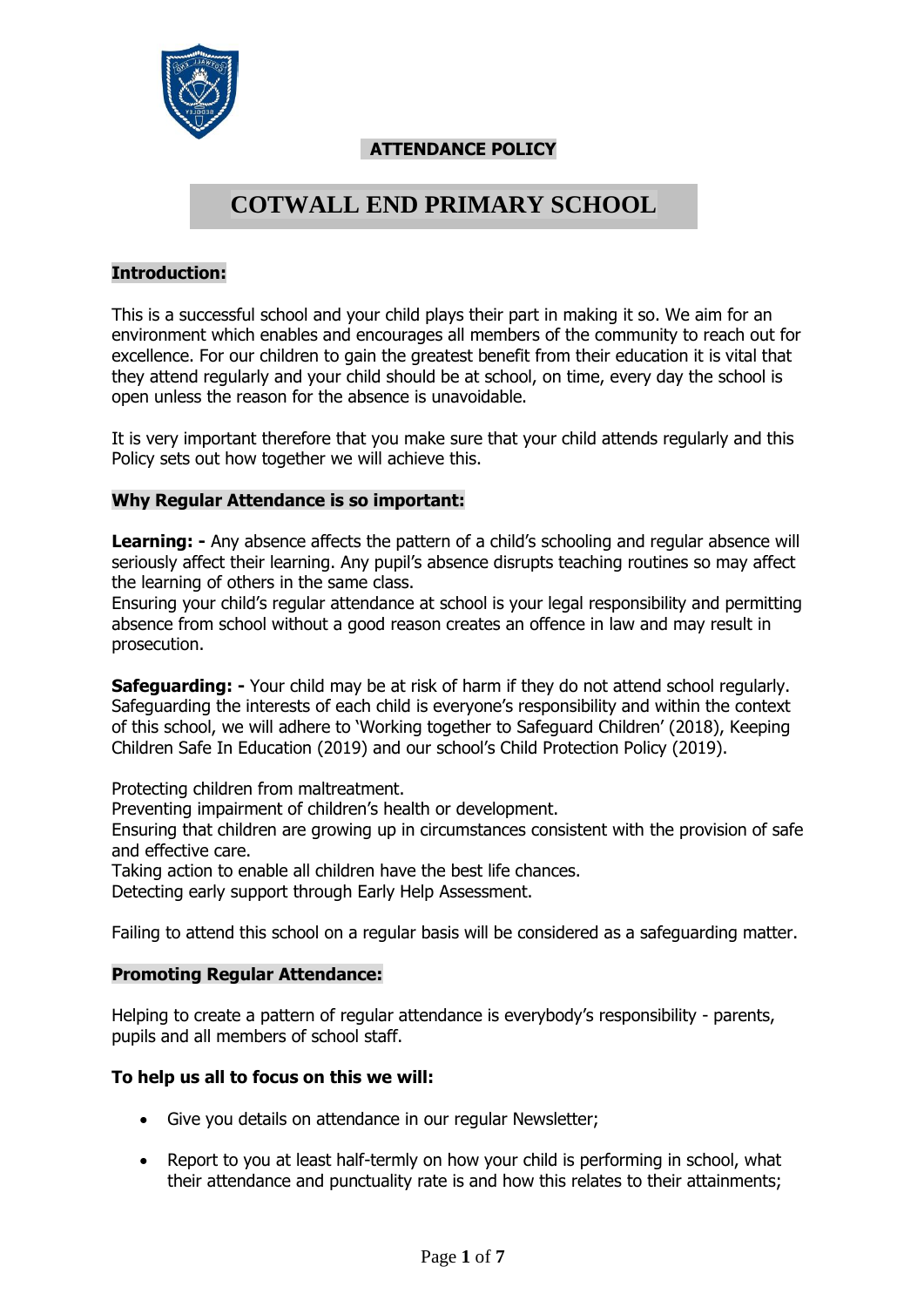

- Celebrate good attendance by displaying individual and class achievements;
- Reward good or improving attendance through class competitions, certificates and outings/events.

#### **The Law relating to attendance**

Section 7 of the Education Act 1996 states that 'the parent of every child of compulsory school age shall cause him / her to receive efficient full time education suitable:- (a) to age, ability and aptitude and (b) to any special educational needs he/ she may have Either by regular attendance at school or otherwise'

#### **The Law relating to safeguarding**

Section 175 of the Education Act 2002 places a duty on local authorities and governing bodies to have regard to guidance issued by the Secretary of State with regard to safeguarding and promoting the welfare of children and students under the age of 18.

# **Understanding types of absence:**

Every half-day absence from school has to be classified by the school (not by the parents), as either AUTHORISED or UNAUTHORISED. This is why information about the cause of any absence is always required, preferably in writing.

Authorised absences are mornings or afternoons away from school for a good reason like illness, medical/dental appointments which unavoidably fall in school time, emergencies or other unavoidable cause.

Unauthorised absences are those which the school does not consider reasonable and for which no "leave" has been given. This type of absence can lead to the Local Authority using sanctions and/or legal proceedings. This includes:

- Parents/carers keeping children off school unnecessarily
- Truancy before or during the school day
- Absences which have never been properly explained
- Children who arrive at school too late to get a mark
- Shopping, looking after other children or birthdays
- Unauthorised Leaves of Absence, day trips and holidays in term time.

Whilst any child may be off school because they are ill, sometimes they can be reluctant to attend school. Any problems with regular attendance are best sorted out between the school, the parents and the child. If your child is reluctant to attend, it is never better to cover up their absence or to give in to pressure to excuse them from attending. This gives the impression that attendance does not matter and usually make things worse.

Any student in Cotwall End Primary School identified as having **attendance below 93%** will have all further absence **unauthorised** on schools register.

However, should parent(s) provide evidence from a medical practitioner advising that the period of absence was necessary, the absence for the evidenced period will be authorised.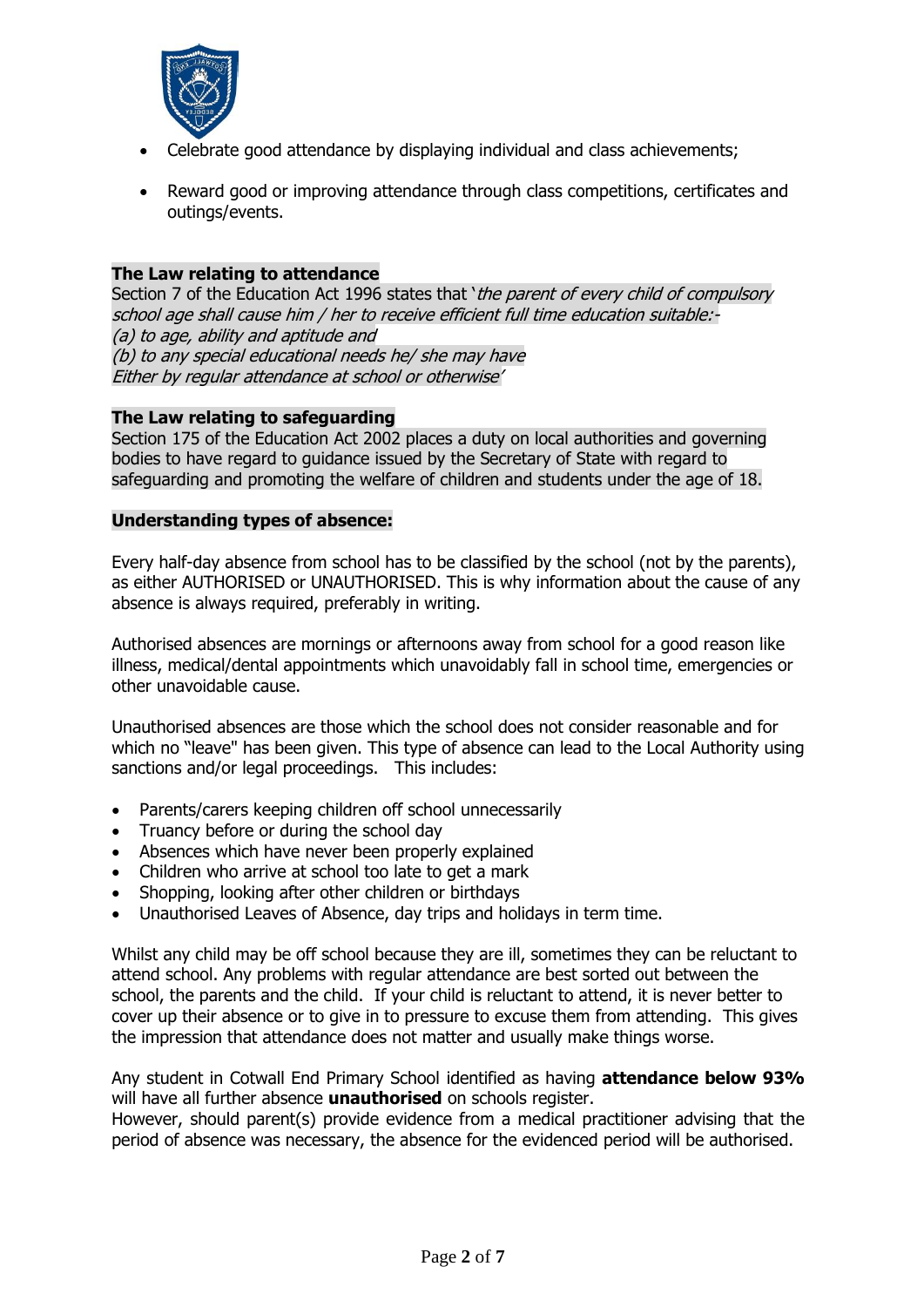

The following national codes will be used to record attendance information.

| <b>CODE</b>             | <b>DESCRIPTION</b>                    | <b>MEANING</b>                     |
|-------------------------|---------------------------------------|------------------------------------|
|                         | Present (AM)                          | Present                            |
|                         | Present (PM)                          | Present                            |
| B                       | Educated off site (NOT Dual           | <b>Approved Education Activity</b> |
|                         | registration)                         |                                    |
| $\mathbf C$             | <b>Other Authorized Circumstances</b> | Authorized absence                 |
|                         | (not covered by another appropriate   |                                    |
|                         | code/description)                     |                                    |
| D                       | Dual registration (i.e. pupil         | <b>Approved Education Activity</b> |
|                         | attending other establishment)        |                                    |
| Е                       | Excluded (no alternative provision    | Authorized absence                 |
|                         | made)                                 |                                    |
| F                       | Extended family holiday (agreed)      | Authorized absence                 |
| G                       | Family holiday (NOT agreed or days    | Unauthorized absence               |
|                         | in excess of agreement)               |                                    |
| н                       | Family holiday (agreed)               | Authorized absence                 |
| $\mathbf{I}$            | Illness (NOT medical or dental etc.   | Authorized absence                 |
|                         | appointments)                         |                                    |
| J                       | Interview                             | <b>Approved Education Activity</b> |
| L                       | Late (before registers closed)        | Present                            |
| M                       | Medical/Dental appointments           | Authorized absence                 |
| N                       | No reason yet provided for absence    | Unauthorized absence               |
| O                       | Unauthorized absence (not covered     | Unauthorized absence               |
|                         | by any other code/description)        |                                    |
| P                       | Approved sporting activity            | <b>Approved Education Activity</b> |
| R                       | Religious observance                  | Authorized absence                 |
| S                       | Study leave                           | Authorized absence                 |
| $\overline{\mathsf{T}}$ | Traveler absence                      | Authorized absence                 |
| U                       | Late (after registers closed)         | Unauthorized absence               |
| $\overline{\mathbf{v}}$ | Educational visit or trip             | <b>Approved Education Activity</b> |
| W                       | Work experience                       | <b>Approved Education Activity</b> |
| X                       | Untimetabled sessions for non-        | Not counted in possible            |
|                         | compulsory school-age pupils          | attendances                        |
| Y                       | Unable to attend due to exceptional   | Not counted in possible            |
|                         | circumstances                         | attendances                        |
| Z                       | Pupil not yet on roll                 | Not counted in possible            |
|                         |                                       | attendances                        |
| #                       | School closed to pupils               | Not counted in possible            |
|                         |                                       | attendances                        |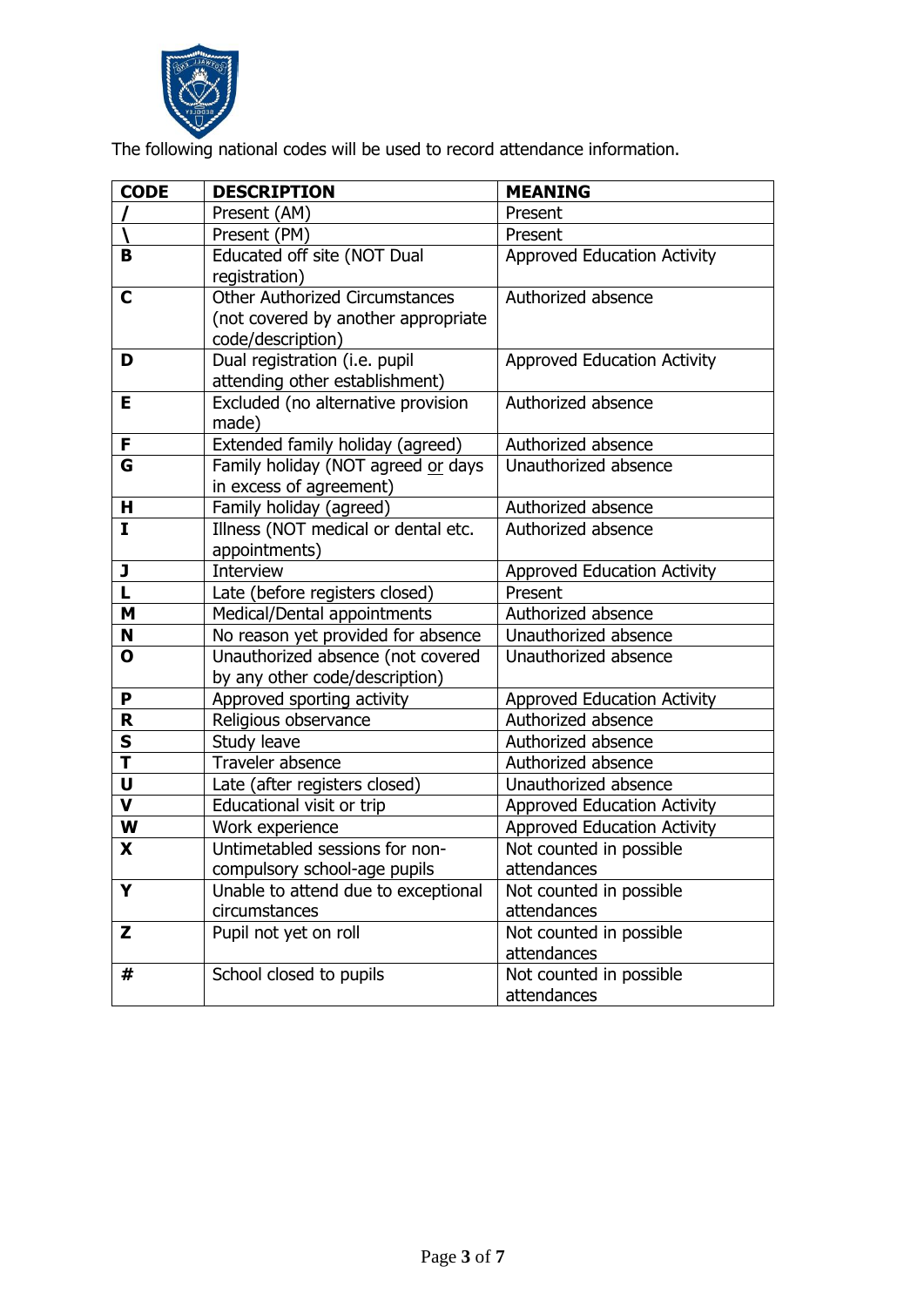

# **Persistent Absenteeism (PA):**

A pupil becomes a 'persistent absentee' when they miss 10% or more schooling across the school year for whatever reason. Absence at this level is doing considerable damage to any child's educational prospects and we need parents' fullest support and co-operation to tackle this.

We monitor all absence thoroughly. Any case that is seen to have reached the PA mark or is at risk of moving towards that mark is given priority and you will be informed of this immediately.

PA pupils are tracked and monitored carefully through our pastoral system and we also combine this with academic mentoring where absence affects attainment.

# **Absence Procedures:**

# **If your child is absent you must:**

- Contact us as soon as possible on the first (third and weekly thereafter) day of absence;
- $\bullet$  Send a note in on the first day they return with an explanation of the absence you must do this even if you have already telephoned us;
- Or, you can call into school and report to reception, who will arrange for a member of staff to speak with you.

# **If your child is absent we will:**

- Telephone or text you on the first day of absence if we have not heard from you;
- Invite you in to discuss the situation with our Attendance Officer and/or a member of the senior management team if absences persist;
- Refer the matter to our Attendance Consultant and/or the Local Authority if attendance moves below 95%.

#### **Telephone numbers:**

There are times when we need to contact parents about lots of things, including absence. We need to have your contact numbers at all times. So help us to help you and your child by making sure we always have an up to date number – if we don't then something important may be missed. **You have a duty to notify school as soon as possible of any changes to contact details.**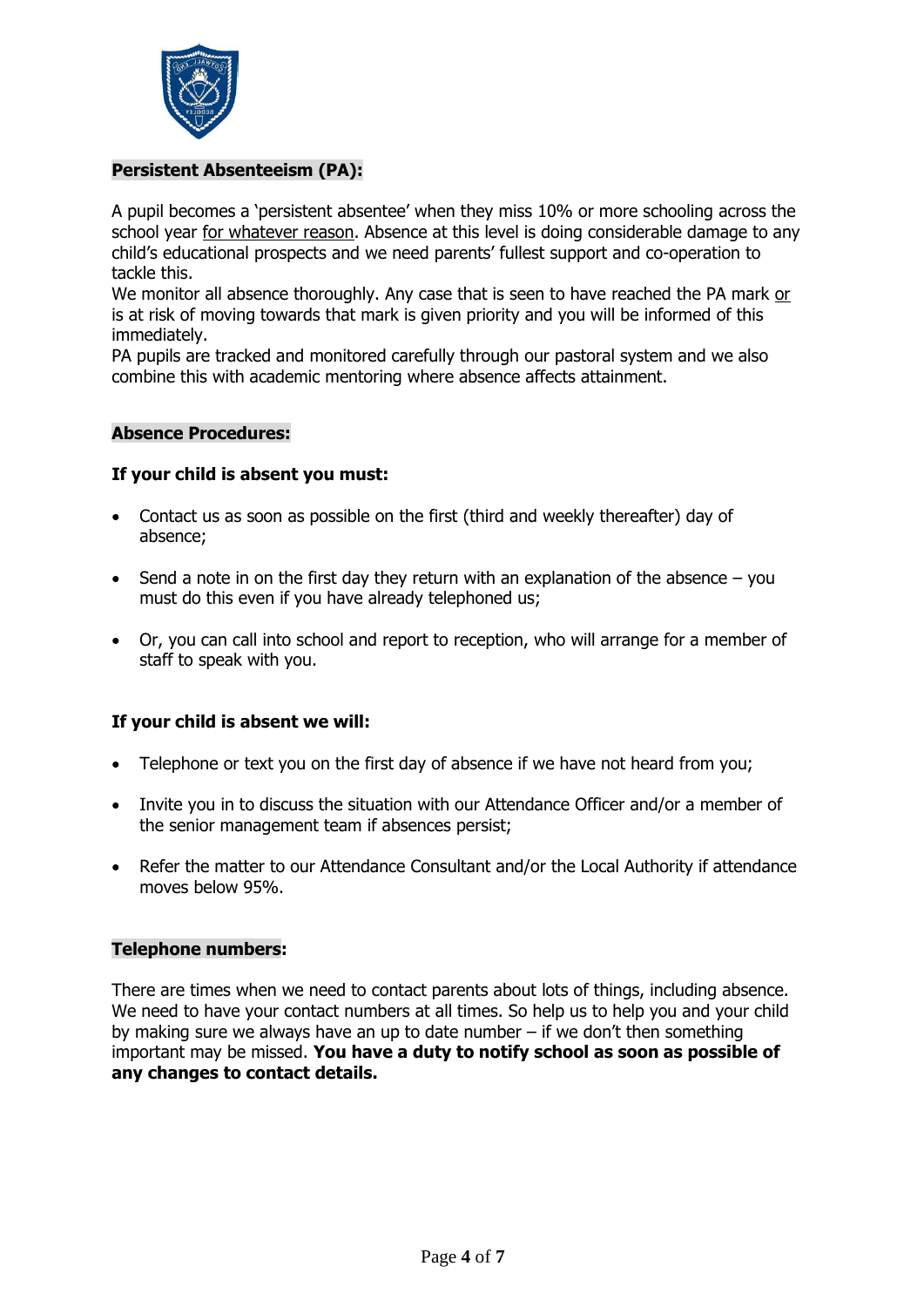

# **The School Attendance Officer:**

Parents are expected to contact school at an early stage and to work with the staff in resolving any problems together. This is nearly always successful. If difficulties cannot be sorted out in this way, the school may discuss matters with our appointd Attendance Support Officer. He/she will discuss matters and try to resolve the situation by agreement. However, if your child's attendance does not improve and unauthorized absences persist, school may refer the child to the Dudley Education Investigation Services (EIS). They are a statutory service who issue sanctions such as Penalty Notices or refer the case for prosecution in the Magistrates Court, based on the evidence provided by the school.

Parents/carers may wish to contact the EIS themselves to ask for guidance on their procedures. Their telephone number is 01384 814317.

#### **Lateness:**

Poor punctuality is not acceptable. If your child misses the start of the day they can miss work and do not spend time with their class teacher getting vital information and news for the day. Late arriving pupils also disrupt lessons. This can be embarrassing for the child and can encourage absence.

#### **How we manage lateness:**

The school day starts at 08.40am and we expect your child to be in class at that time.

Registers will be marked at that time and your child will receive a late mark 'L' if they are not present in the class.

The register will be closed 30 minutes after school's start time. In accordance with the Regulations, if your child arrives after that time they will receive a mark that shows them to be on site, but this will **not** count as a present mark and it will mean they have an unauthorised absence. If unauthorised absence persists it could result in a referral to the Local Authority for consideration of a Penalty Notice or enforcement proceedings against you.

If your child has a persistent late record you will be asked to meet with a member of school staff and/or Attendance Support Officer to resolve the problem, but you can approach us at any time if you are having problems getting your child to school on time.

# **Holidays in Term Time/Leave of Absence:**

Taking holidays in term time will affect your child's schooling as much as any other absence and we expect parents to help us by not taking children away in school time.

Remember that any savings you think you may make by taking a holiday in school time are offset by the cost to your child's education.

It is a rule of this school that a leave of absence shall not be granted in term time unless there are exceptional reasons, irrespective of the child's overall attendance. Only the headteacher (not the Local Authority) or his/her designate may authorise such a request and all applications for a leave of absence must be made in writing on a form provided by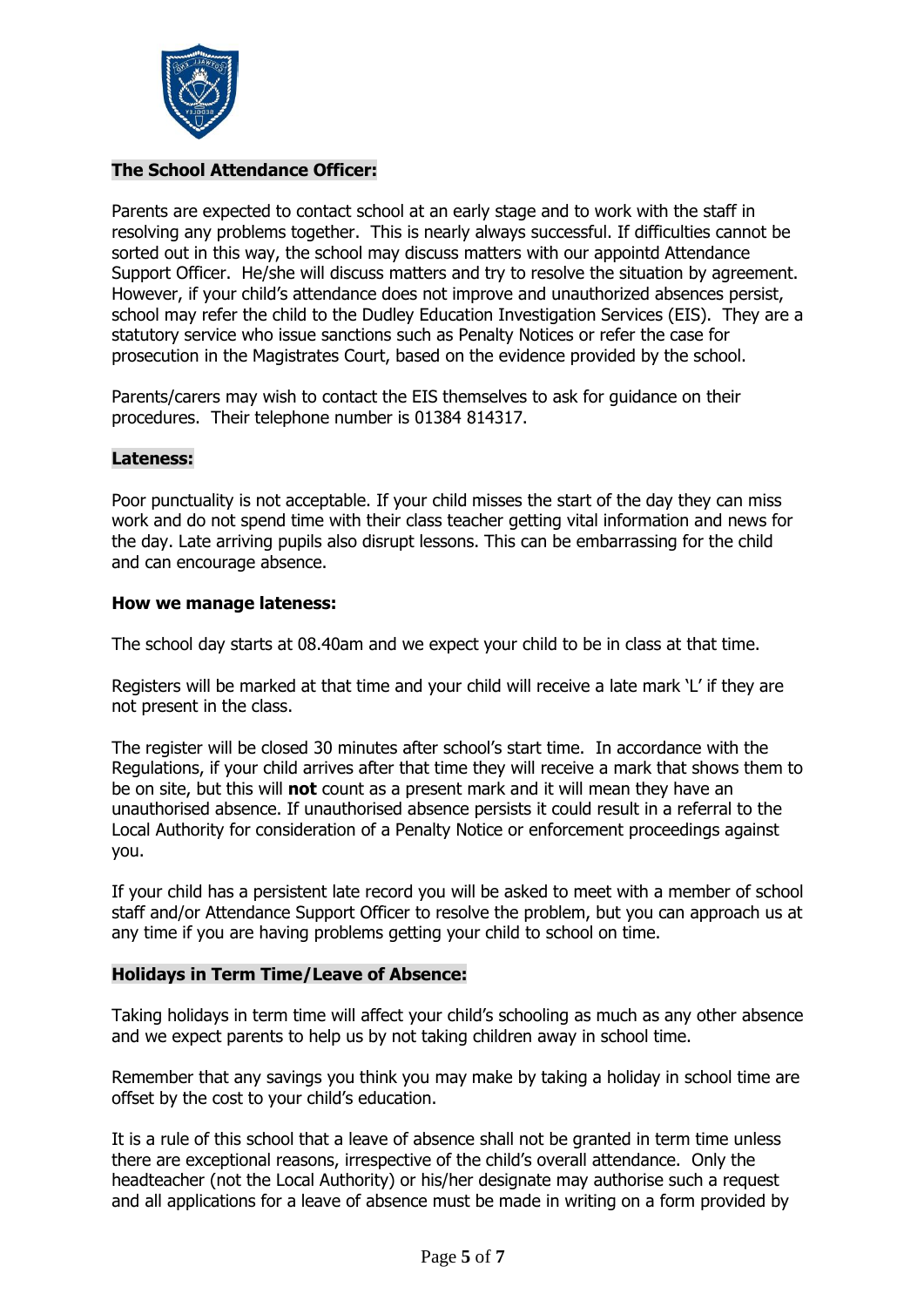

the school. Where a parent takes a leave of absence to which the application was refused or where no application was made to the school, the issue of a penalty fine (upon a return from such leave) by the Local Authority may be requested. When requesting a fixed penalty fine the school may calculate the period of days taken within a 12 month period.

**There is no automatic entitlement in law to time off in school time to go on holiday** and the government made an amendment to the Education (Pupil Registration) (England) Regulations 2006 in September 2013 to reflect this.

Leave of absence shall not be granted unless –

- (a) an application has been made in advance to the proprietor by a parent with whom the pupil normally resides: and
- (b) the proprietor, or a person authorised by the proprietor in accordance with paragraph (1), considers that leave of absence should be granted due to the exceptional circumstances relating to that application.

**In light of the changes to the Pupil Registration Regulations, Cotwall End Primary School will only grant leave where parents can prove exceptional circumstances.**

**All applications must be made in writing to the Head Teacher at least 5 school days prior to the requested leave date.**

**Where the decision is made not to authorise leave in term time, school will inform parent/carers in writing.** A general quide for parents, is leave for any holiday, activity or event that could be arranged during the annual 13 week holiday time would not be authorised.

**On any occasion that school refuses a request for leave in term time, should parent/carers proceed with the leave it will be recorded as a (G) (family holiday not agreed or in excess of agreement), on schools register.**

**Failure to notify and/or request leave of absence in term time, providing at least 5 day notice will result in all absence being recorded as (O) (unauthorised absence not covered by any other description).**

**If a pupil does not return to school after the leave of absence date, the school will investigate the reasons surrounding the absence, refer to the Local Authority and under Regulation 8.1 (f) of the Education (Pupil Registration) (England) Regulations 2006 consider removal from the school register.**

#### **School targets, projects and special initiatives:**

The school has targets to improve attendance and your child has an important part to play in meeting these targets.

Targets for the school and for classes are displayed in the school and you should take time to study them.